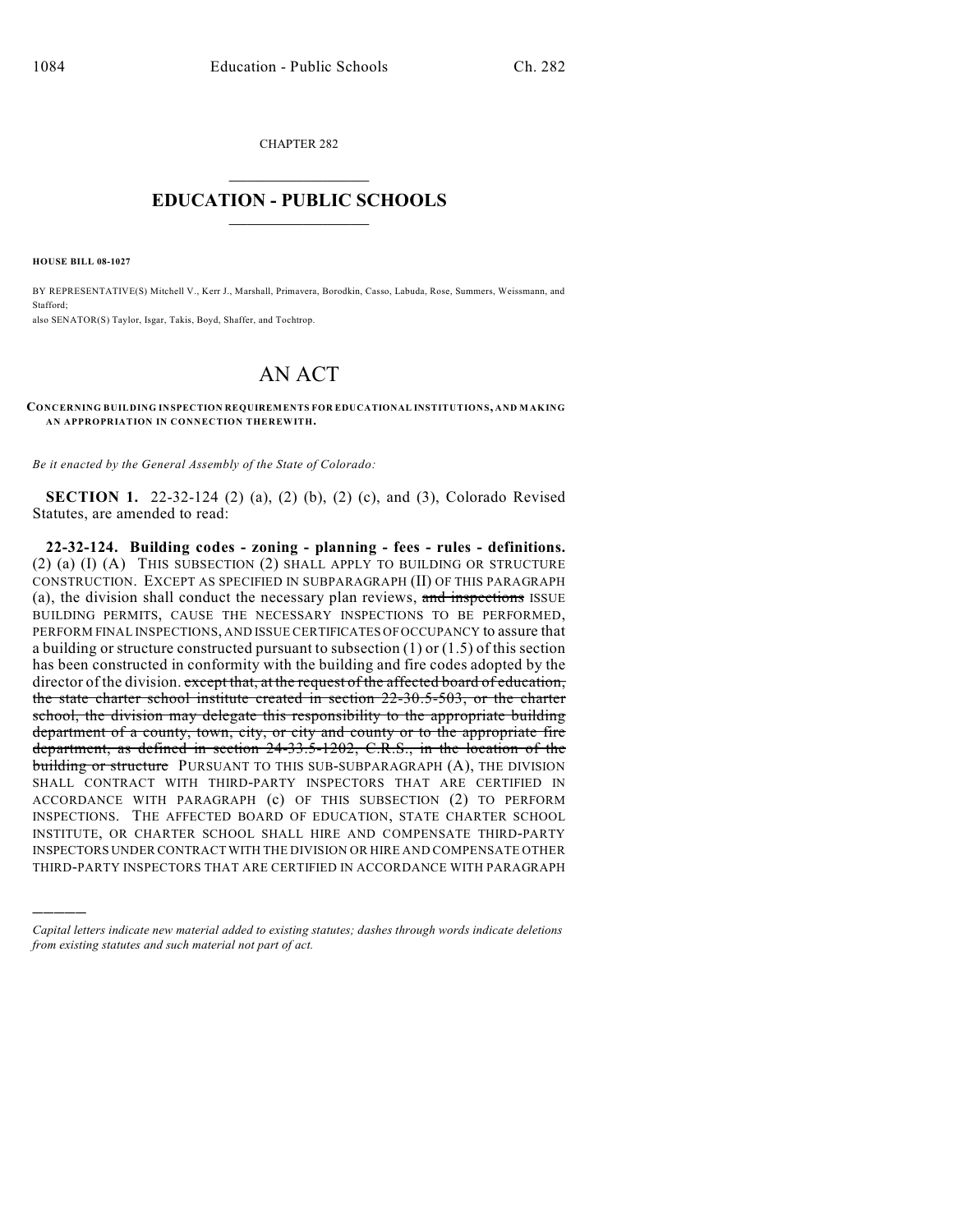(c) OF THIS SUBSECTION (2) TO PERFORM INSPECTIONS. IF THE BOARD OF EDUCATION, STATE CHARTER SCHOOL INSTITUTE, OR CHARTER SCHOOL IS UNABLE TO OBTAIN A THIRD-PARTY INSPECTOR, AN APPROPRIATE BUILDING DEPARTMENT THAT HAS BEEN PREQUALIFIED BY THE DIVISION SHALL OVERSEE THE PROJECT PURSUANT TO SUBPARAGRAPH (II) OF THIS PARAGRAPH (a). IF THE BOARD OF EDUCATION, STATE CHARTER SCHOOL INSTITUTE, OR CHARTER SCHOOL IS UNABLE TO OBTAIN A THIRD-PARTY INSPECTOR AND NO BUILDING DEPARTMENT HAS BEEN PREQUALIFIED, THE DIVISION SHALL PERFORM THE REQUIRED INSPECTIONS. THE DIVISION SHALL REQUIRE A SUFFICIENT NUMBER OF THIRD-PARTY INSPECTION REPORTS TO BE SUBMITTED BY THE INSPECTOR TO THE DIVISION BASED UPON THE SCOPE AND COST OF THE PROJECT TO ENSURE QUALITY INSPECTIONS ARE PERFORMED. EXCEPT AS SPECIFIED IN SUB-SUBPARAGRAPH (B) OF THIS SUBPARAGRAPH (I), THE THIRD-PARTY INSPECTOR SHALL ATTEST THAT INSPECTIONS ARE COMPLETE AND ALL VIOLATIONS ARE CORRECTED BEFORE THE BOARD OF EDUCATION, STATE CHARTER SCHOOL INSTITUTE, OR CHARTER SCHOOL IS ISSUED A CERTIFICATE OF OCCUPANCY. INSPECTION RECORDS SHALL BE RETAINED BY THE THIRD-PARTY INSPECTOR FOR TWO YEARS AFTER THE CERTIFICATE OF OCCUPANCY IS ISSUED. IF THE DIVISION FINDS THAT INSPECTIONS ARE NOT COMPLETED SATISFACTORILY, AS DETERMINED BY RULE OF THE DIVISION, OR THAT ALL VIOLATIONS ARE NOT CORRECTED, THE DIVISION SHALL TAKE ENFORCEMENT ACTION AGAINST THE APPROPRIATE BOARD OF EDUCATION, STATE CHARTER SCHOOL INSTITUTE, OR CHARTER SCHOOL PURSUANT TO SECTION 8-20-104, C.R.S., AND SHALL REQUIRE THAT THE NEXT PROJECT UNDERTAKEN BY THE BOARD OF EDUCATION, STATE CHARTER SCHOOL INSTITUTE, OR CHARTER SCHOOL BE DELEGATED TO THE PREQUALIFIED BUILDING DEPARTMENT.

(B) IF INSPECTIONS ARE NOT COMPLETED AND A BUILDING REQUIRES IMMEDIATE OCCUPANCY, AND IF THE BOARD OF EDUCATION, STATE CHARTER SCHOOL INSTITUTE, OR CHARTER SCHOOL HAS PASSED THE APPROPRIATE INSPECTIONS THAT INDICATE THERE ARE NO LIFE SAFETY ISSUES, THE DIVISION MAY ISSUE A TEMPORARY CERTIFICATE OF OCCUPANCY. THE TEMPORARY CERTIFICATE OF OCCUPANCY SHALL EXPIRE NINETY DAYS AFTER THE DATE OF OCCUPANCY. IF NO RENEWAL OF THE TEMPORARY CERTIFICATE OF OCCUPANCY IS ISSUED OR A PERMANENT CERTIFICATE OF OCCUPANCY IS NOT ISSUED, THE BUILDING SHALL BE VACATED UPON EXPIRATION OF THE TEMPORARY CERTIFICATE. THE DIVISION SHALL ENFORCE THIS SUB-SUBPARAGRAPH (B) PURSUANT TO SECTION 8-20-104, C.R.S.

(II) PURSUANT TO A MEMORANDUM OF UNDERSTANDING BETWEEN THE APPROPRIATE BUILDING DEPARTMENT AND THE DIVISION, THE DIVISION MAY PREQUALIFY AN APPROPRIATE BUILDING DEPARTMENT TO CONDUCT THE NECESSARY PLAN REVIEWS, ISSUE BUILDING PERMITS, CONDUCT INSPECTIONS, ISSUE CERTIFICATES OF OCCUPANCY, AND ISSUE TEMPORARY CERTIFICATES OF OCCUPANCY PURSUANT TO SUB-SUBPARAGRAPH (B) OF SUBPARAGRAPH (I) OF THIS PARAGRAPH (a), TO ENSURE THAT A BUILDING OR STRUCTURE CONSTRUCTED PURSUANT TO SUBSECTION (1) OR (1.5) OF THIS SECTION HAS BEEN CONSTRUCTED IN CONFORMITY WITH THE BUILDING AND FIRE CODES ADOPTED BY THE DIRECTOR OF THE DIVISION, AND TAKE ENFORCEMENT ACTION. NOTHING IN THE MEMORANDUM OF UNDERSTANDING SHALL BE CONSTRUED TO ALLOW THE BUILDING DEPARTMENT TO TAKE ENFORCEMENT ACTION OTHER THAN IN RELATION TO THE BUILDING AND FIRE CODES ADOPTED BY THE DIVISION. AN APPROPRIATE BUILDING DEPARTMENT SHALL MEET CERTIFICATION REQUIREMENTS ESTABLISHED BY THE DIVISION PURSUANT TO PARAGRAPH (c) OF THIS SUBSECTION (2) PRIOR TO PREQUALIFICATION. AN AFFECTED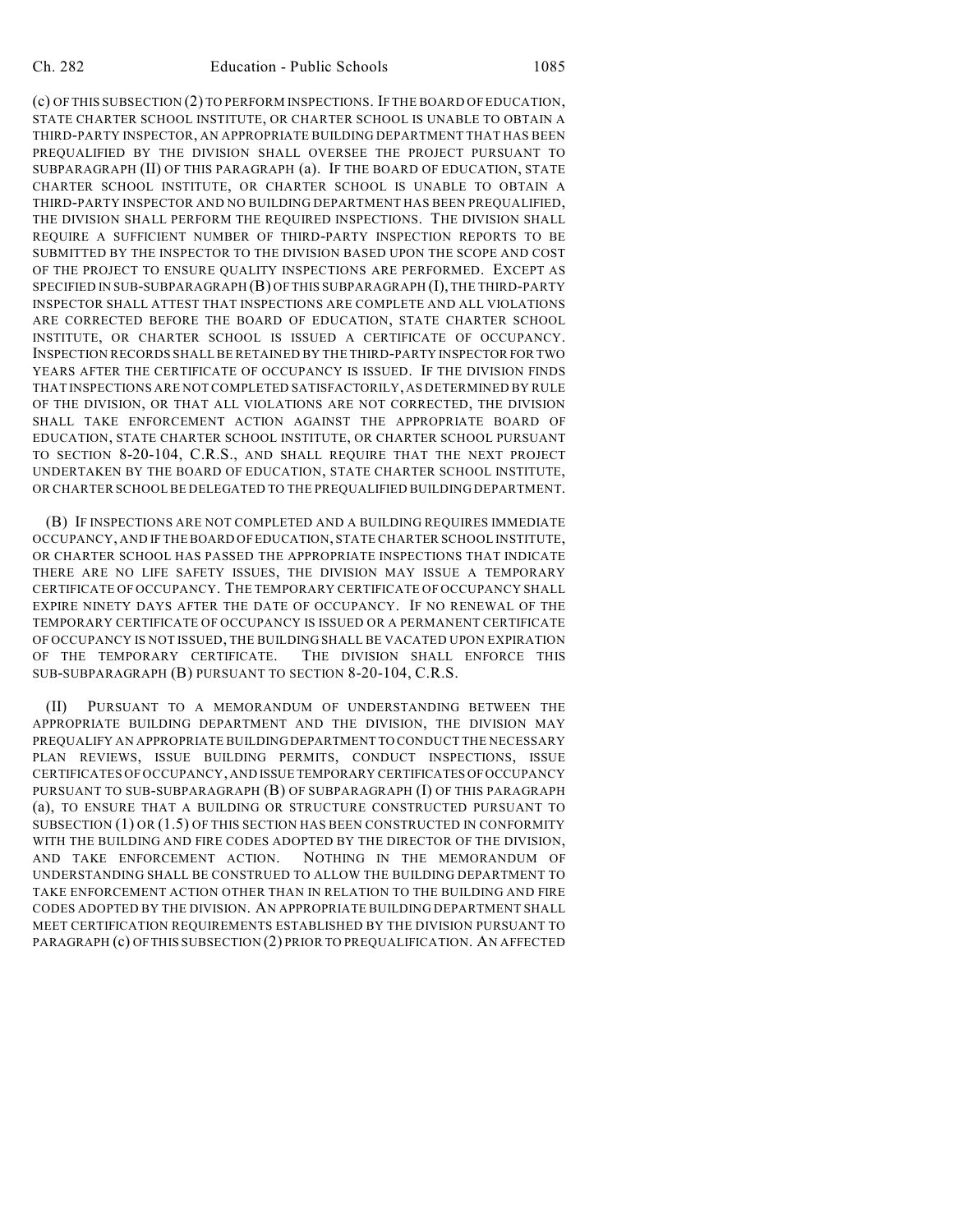BOARD OF EDUCATION, STATE CHARTER SCHOOL INSTITUTE, OR CHARTER SCHOOL MAY, AT ITS OWN DISCRETION, OPT TO USE A PREQUALIFIED BUILDING DEPARTMENT THAT HAS ENTERED INTO A MEMORANDUM OF UNDERSTANDING WITH THE DIVISION AS THE DELEGATED AUTHORITY. IF A BUILDING DEPARTMENT CONDUCTS AN INSPECTION, THE BUILDING DEPARTMENT SHALL RETAIN THE INSPECTION RECORDS FOR TWO YEARS AFTER THE FINAL CERTIFICATE OF OCCUPANCY IS ISSUED. THE FEES CHARGED BY THE BUILDING DEPARTMENT SHALL COVER ACTUAL, REASONABLE, AND NECESSARY COSTS. FOR PURPOSES OF THIS SECTION, "APPROPRIATE BUILDING DEPARTMENT" MEANS THE BUILDING DEPARTMENT OF A COUNTY, TOWN, CITY, OR CITY AND COUNTY AND INCLUDES A BUILDING DEPARTMENT WITHIN A FIRE DEPARTMENT.

(II) (III) The division shall cause copies of the building plans to be sent to the appropriate fire department AND THE DIVISION OF FIRE SAFETY IN THE OFFICE OF PREPAREDNESS, SECURITY, AND FIRE SAFETY IN THE DEPARTMENT OF PUBLIC SAFETY, REFERRED TO IN THIS SECTION AS THE "DIVISION OF FIRE SAFETY", for review of fire safety issues. The fire department shall review the building plans, determine whether the building or structure is in compliance with the fire code adopted by the director of the division, and respond to the division within ten TWENTY business days; except that the fire department may request an extension of this time from the director of the division on the basis of the complexity of the building plans. THE DIVISION OF FIRE SAFETY SHALL ASSIST THE DIVISION IN TRACKING AND MONITORING THE STATUS OF ALL BUILDING PLANS THAT HAVE BEEN REFERRED TO THE APPROPRIATE FIRE DEPARTMENT.

(III) (IV) If the fire department declines to perform the plan review or any subsequent inspection, or if no certified fire inspector is available, the division of fire safety in the office of preparedness, security, and fire safety in the department of public safety shall perform the plan review or inspection. As used in this section, unless the context otherwise requires, "certified fire inspector" has the same meaning as set forth in section 24-33.5-1202 (2.5), C.R.S.

 $(HV)$  (V) If the building or structure is in conformity with the building and fire codes and standards adopted by the director of the division OF OIL AND PUBLIC SAFETY, and if the affected fire department or the division of fire safety certifies that the building or structure is in compliance with the fire code adopted by the director of the division OF OIL AND PUBLIC SAFETY, the division OF OIL AND PUBLIC SAFETY or the APPROPRIATE building department shall issue the necessary certificate of occupancy prior to use of the building or structure by the school district or by the institute charter school.  $A$  fee may be charged for such plan reviews and inspections upon approval of the division. The amount of the fee shall be determined by the division by rule on the basis of the direct cost of providing the service. THE DIVISION OF FIRE SAFETY IS AUTHORIZED TO CHARGE A FEE TO COVER THE ACTUAL, REASONABLE, AND NECESSARY COSTS OF THE INSPECTIONS OF BUILDINGS AND STRUCTURES. THE AMOUNT OF THE FEE SHALL BE DETERMINED BY THE DIVISION OF FIRE SAFETY BY RULE, ON THE BASIS OF THE DIRECT COST OF PROVIDING THE SERVICE.

 $(V)$  (VI) If the division after consulting with the affected board of education or the state charter school institute, authorizes plan reviews and BUILDING CODE inspections by the A THIRD-PARTY INSPECTOR PURSUANT TO SUBPARAGRAPH (I) OF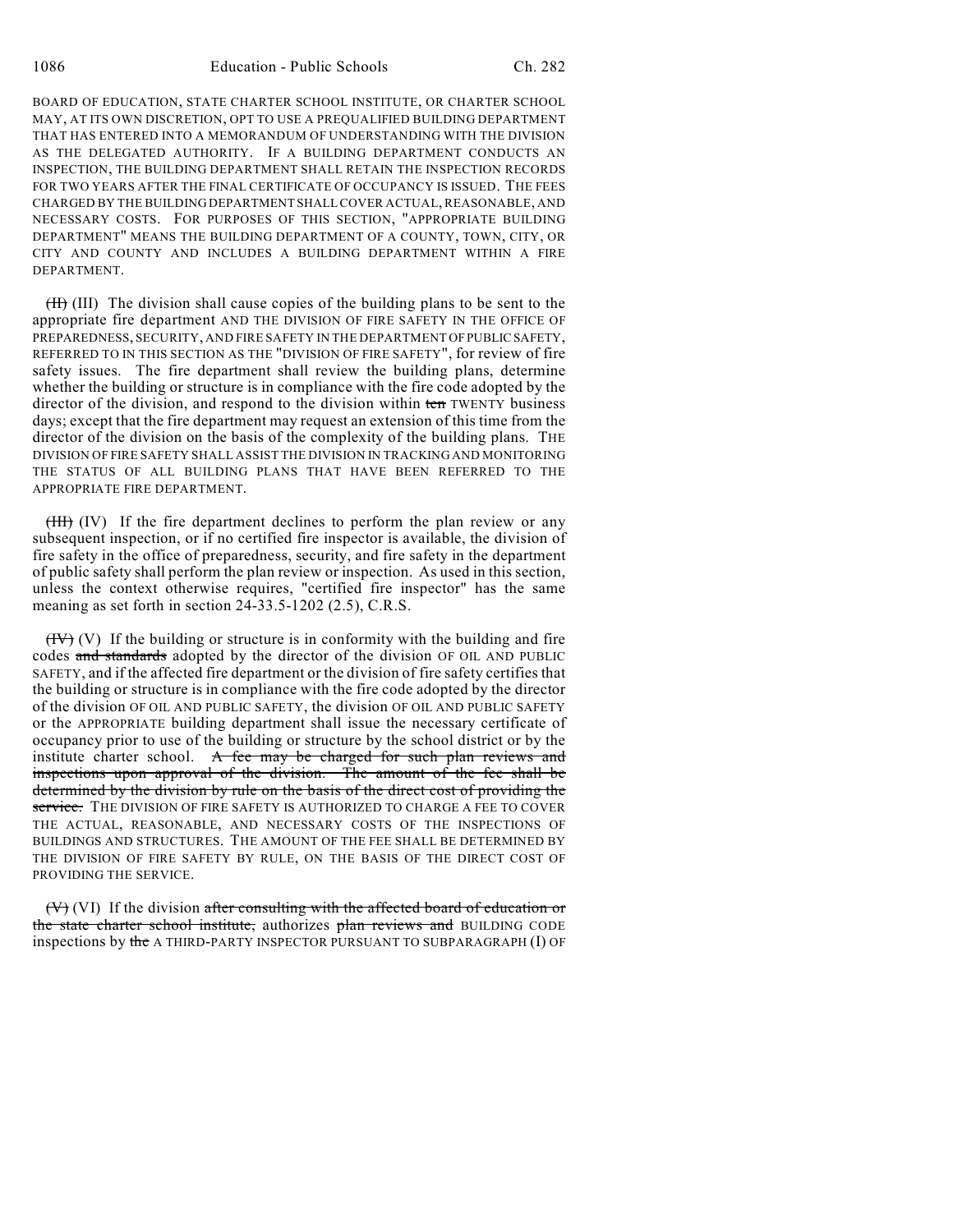THIS PARAGRAPH (a) OR AUTHORIZES BUILDING CODE PLAN REVIEWS AND INSPECTIONS BY AN APPROPRIATE building department and fire department, PURSUANT TO SUBPARAGRAPH (II) OF THIS PARAGRAPH (a), the plan reviews and inspections shall be in lieu of any plan reviews and inspections made by the division; except that this subsection (2) shall not be construed to relieve the division of the responsibility to ensure that the plan reviews and inspections are conducted if the appropriate county, town, city, or city and county THIRD-PARTY INSPECTOR OR APPROPRIATE building department or the appropriate fire department does not conduct the PLAN REVIEWS AND inspections. Nothing in this subsection (2) shall be construed to require a county, town, city, city and county, or fire department to conduct BUILDING CODE plan reviews and inspections.

(b) If the division conducts the necessary inspection PLAN REVIEWS AND CAUSES THE NECESSARY INSPECTIONS TO BE PERFORMED to determine that a building or structure constructed pursuant to subsection  $(1)$  or  $(1.5)$  of this section has been constructed in conformity with the building and fire codes adopted by the director of the division, the division shall charge a fee not to exceed two hundred dollars for such inspection FEES AS ESTABLISHED BY RULE OF THE DIRECTOR OF THE DIVISION. The division shall charge a fee for plan review and issuance of a construction permit in an amount established by the division by rule to FEES SHALL cover the actual, reasonable, and necessary expenses of the division. The director of the division by rule or as otherwise provided by law may INCREASE OR reduce the amount of the fee if FEES AS necessary pursuant to section  $24-75-402$  (3), C.R.S., to reduce the uncommitted reserves of the fund. After the uncommitted reserves of the fund are sufficiently reduced, the director of the division by rule or as otherwise provided by law may increase the amount of the fee as provided in section 24-75-402 (4), C.R.S. TO COVER ACTUAL, REASONABLE, AND NECESSARY COSTS OF THE DIVISION. Any fees collected by the division pursuant to this paragraph (b) shall be transmitted to the state treasurer, who shall credit the same to the public safety inspection fund created pursuant to section 8-1-151, C.R.S.

(c) (I) THE DIRECTOR OF THE DIVISION SHALL IMPLEMENT A CERTIFICATION PROGRAM THAT EVALUATES THE EDUCATION, TRAINING, AND EXPERIENCE OF EACH INSPECTOR AND ENSURES THAT THE INSPECTORS HOLD CURRENT NATIONAL CERTIFICATIONS THAT REQUIRE CONTINUING EDUCATION COMPONENTS. THE DIRECTOR OF THE DIVISION SHALL REQUIRE THAT EACH INSPECTOR BE RECERTIFIED EVERY THREE YEARS.

(II) Inspectors PLAN EXAMINERS for plan review and BUILDING INSPECTORS FOR construction inspections shall be certified IN THEIR RESPECTIVE FIELDS by the international code council, the national fire protection association, or another similar national organization, or have equivalent qualifications, as determined by rule promulgated by the director of the division AND HAVE DEMONSTRATED EDUCATION, TRAINING, AND EXPERIENCE IN THEIR RESPECTIVE FIELDS.

(III) IF A PLAN EXAMINER OR BUILDING INSPECTOR IS NOT CERTIFIED IN HIS OR HER RESPECTIVE FIELD, THE PLAN EXAMINER OR BUILDING INSPECTOR SHALL HAVE AT LEAST FIVE YEARS OF DEMONSTRATED EDUCATION, TRAINING, AND EXPERIENCE IN HIS OR HER RESPECTIVE FIELD AND RECEIVE NATIONAL CERTIFICATION WITHIN ONE YEAR AFTER THE DATE OF HIRE.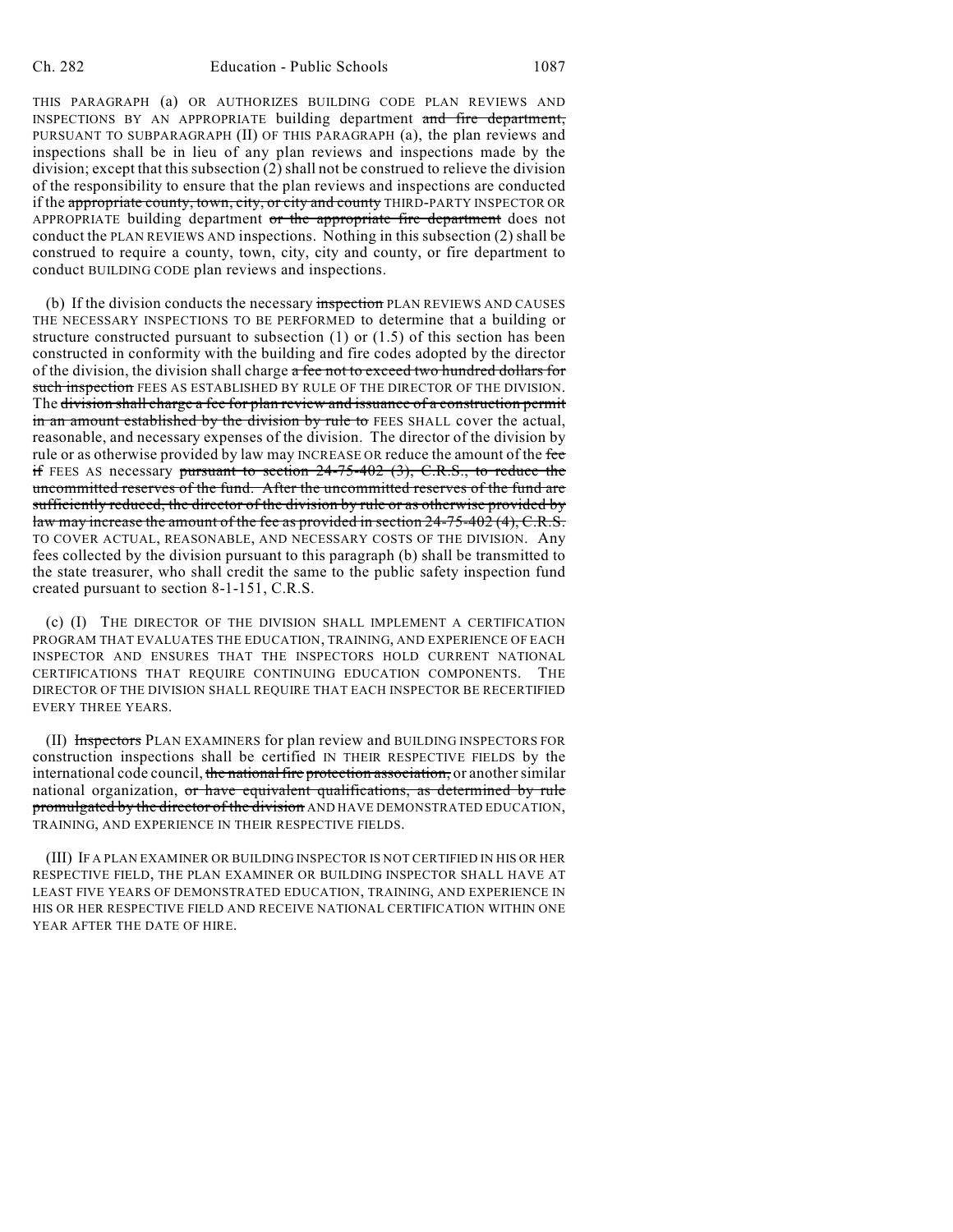(IV) THE DIRECTOR OF THE DIVISION SHALL, BY RULE, OUTLINE THE CRITERIA FOR THE REVOCATION OF INSPECTOR CERTIFICATIONS. IF THE DIVISION FINDS THAT INSPECTIONS ARE NOT COMPLETE OR THAT ALL VIOLATIONS ARE NOT CORRECTED, THE DIVISION SHALL TAKE ENFORCEMENT ACTION AGAINST THE THIRD-PARTY INSPECTOR PURSUANT TO SECTION 8-20-104, C.R.S.

(3) (a) THIS SUBSECTION (3) SHALL APPLY TO BUILDING AND STRUCTURE MAINTENANCE. The fire department providing fire protection service for the buildings and structures of a school district, an institute charter school, or a charter school or the division of fire safety in the office of preparedness, security, and fire safety in the department of public safety may inspect the buildings and structures when deemed necessary to assure that they are maintained in accordance with the fire code and standards adopted by the director of the division OF OIL AND PUBLIC SAFETY. If the local fire department does not perform the inspections authorized by this subsection (3), the division OF FIRE SAFETY shall have the authority and duty to conduct the inspections.

(b) THE DIVISION OF FIRE SAFETY IS AUTHORIZED TO CHARGE A FEE FOR INSPECTIONS CONDUCTED BY THE DIVISION OF FIRE SAFETY TO COVER THE ACTUAL, REASONABLE, AND NECESSARY COSTS OF THE INSPECTIONS OF BUILDINGS AND STRUCTURES. THE AMOUNT OF THE FEE SHALL BE DETERMINED BY THE DIRECTOR OF THE DIVISION OF FIRE SAFETY BY RULE. IN ACCORDANCE WITH SECTION 24-33.5-1213,C.R.S., THE DIVISION OF FIRE SAFETY SHALL ENFORCE THE FIRE CODE ADOPTED BY THE DIRECTOR OF THE DIVISION OF OIL AND PUBLIC SAFETY.

(c) A FIRE DEPARTMENT PROVIDING FIRE PROTECTION SERVICE FOR BUILDINGS AND STRUCTURES OF A SCHOOL DISTRICT, AN INSTITUTE CHARTER SCHOOL, OR A CHARTER SCHOOL THAT CHOOSES TO CONDUCT FIRE CODE INSPECTIONS MAY REFER NOTICES OF DEFICIENCIES TO THE DIVISION OF FIRE SAFETY FOR EVALUATION OR ENFORCEMENT IN ACCORDANCE WITH SECTION 24-33.5-1213, C.R.S. THE DIVISION OF FIRE SAFETY SHALL PROMULGATE RULES TO ESTABLISH PROCEDURES FOR FIRE DEPARTMENTS TO REFER NOTICES OF DEFICIENCIES FOR EVALUATION OR ENFORCEMENT.

(d) NOTHING IN THIS SUBSECTION (3) SHALL PROHIBIT THE FIRE DEPARTMENT FROM CORRECTING VIOLATIONS THAT POSE AN IMMEDIATE THREAT TO LIFE SAFETY. NOTHING IN THIS SUBSECTION (3) SHALL PROHIBIT THE FIRE DEPARTMENT FROM SEEKING ENFORCEMENT ACTION IN A COURT OF COMPETENT JURISDICTION.

**SECTION 2.** 23-71-122 (1) (v) (II), (1) (v) (III), (1) (v) (IV), and (1) (v) (VII), Colorado Revised Statutes, are amended to read:

**23-71-122. Junior college board of trustees - specific powers - rules definitions.** (1) In addition to any other power granted by law to a board of trustees of a junior college district, each board shall have the power to:

(v) (II) (A) THIS PARAGRAPH (v) SHALL APPLY TO BUILDING OR STRUCTURE CONSTRUCTION. EXCEPT AS SPECIFIED IN SUB-SUBPARAGRAPH (A.5) OF THIS SUBPARAGRAPH  $(II)$ , the division shall conduct the necessary plan reviews, and inspections ISSUE BUILDING PERMITS, CAUSE THE NECESSARY INSPECTIONS TO BE PERFORMED, PERFORM ALL FINAL INSPECTIONS, AND ISSUE CERTIFICATES OF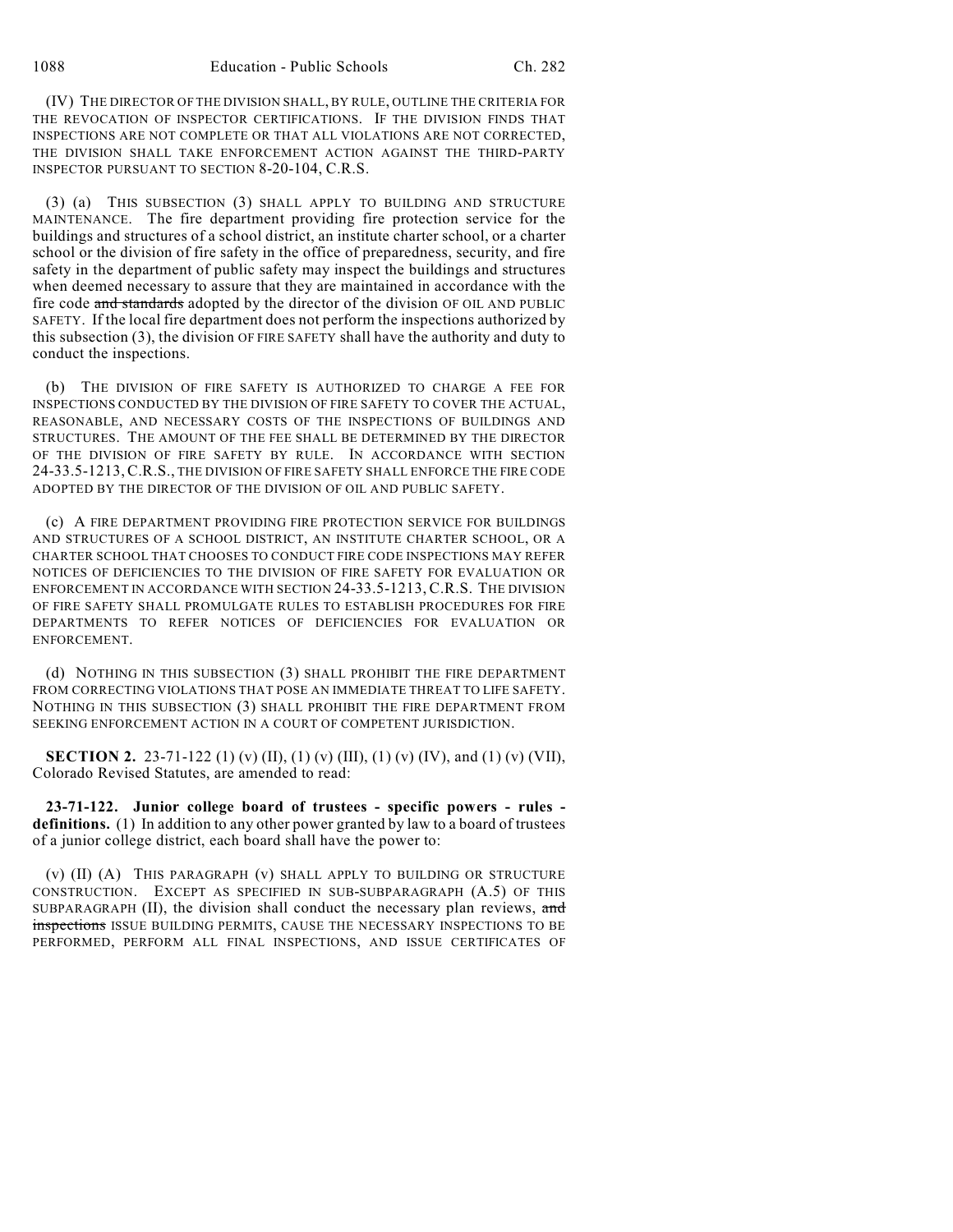OCCUPANCY to determine ASSURE that a building or structure constructed pursuant to subparagraph  $(I)$  of this paragraph  $(v)$  has been constructed in conformity with the building and fire codes and standards adopted by the director of the division. except that PURSUANT TO THIS SUB-SUBPARAGRAPH (A), THE DIVISION SHALL CONTRACT WITH THIRD-PARTY INSPECTORS THAT ARE CERTIFIED BY THE DIVISION TO PERFORM INSPECTIONS. THE JUNIOR COLLEGE DISTRICT SHALL HIRE AND COMPENSATE THIRD-PARTY INSPECTORS UNDER CONTRACT WITH THE DIVISION TO PERFORM INSPECTIONS OR HIRE AND COMPENSATE OTHER THIRD-PARTY INSPECTORS THAT ARE CERTIFIED IN ACCORDANCE WITH SUBPARAGRAPH (IV) OF THIS PARAGRAPH (v) TO PERFORM INSPECTIONS. IF THE JUNIOR COLLEGE DISTRICT IS UNABLE TO OBTAIN A THIRD-PARTY INSPECTOR, AN APPROPRIATE BUILDING DEPARTMENT THAT HAS BEEN PREQUALIFIED BY THE DIVISION SHALL OVERSEE THE PROJECT PURSUANT TO SUB-SUBPARAGRAPH (A.5) OF THIS SUBPARAGRAPH (II). IF THE JUNIOR COLLEGE DISTRICT IS UNABLE TO OBTAIN A THIRD-PARTY INSPECTOR AND NO BUILDING DEPARTMENT HAS BEEN PREQUALIFIED, THE DIVISION SHALL PERFORM THE REQUIRED INSPECTIONS. THE DIRECTOR OF THE DIVISION SHALL REQUIRE A SUFFICIENT NUMBER OF INSPECTION REPORTS TO BE SUBMITTED TO THE DIVISION BASED UPON THE SCOPE AND COST OF THE PROJECT TO ENSURE QUALITY INSPECTIONS ARE PERFORMED. THE THIRD-PARTY INSPECTOR SHALL ATTEST THAT INSPECTIONS ARE COMPLETE BEFORE THE JUNIOR COLLEGE DISTRICT IS ISSUED A CERTIFICATE OF OCCUPANCY UNLESS THE CRITERIA FOR A TEMPORARY CERTIFICATE OF OCCUPANCY ARE MET. INSPECTION RECORDS SHALL BE RETAINED BY THE THIRD-PARTY INSPECTOR FOR TWO YEARS AFTER THE CERTIFICATE OF OCCUPANCY IS ISSUED. IF THE DIVISION FINDS THAT INSPECTIONS ARE NOT COMPLETED SATISFACTORILY, AS DETERMINED BY RULE OF THE DIVISION, OR THAT ALL VIOLATIONS ARE NOT CORRECTED, THE DIVISION SHALL TAKE ENFORCEMENT ACTION AGAINST THE JUNIOR COLLEGE DISTRICT PURSUANT TO SECTION 8-20-104, C.R.S., AND SHALL REQUIRE THAT THE NEXT PROJECT UNDERTAKEN BY THE JUNIOR COLLEGE DISTRICT BE DELEGATED TO THE PREQUALIFIED BUILDING DEPARTMENT. IF INSPECTIONS ARE NOT COMPLETE AND A BUILDING REQUIRES IMMEDIATE OCCUPANCY, AND IF THE JUNIOR COLLEGE DISTRICT HAS PASSED THE APPROPRIATE INSPECTIONS THAT INDICATE THERE ARE NO LIFE SAFETY ISSUES, THE DIVISION MAY ISSUE A TEMPORARY CERTIFICATE OF OCCUPANCY. THE TEMPORARY CERTIFICATE OF OCCUPANCY SHALL EXPIRE NINETY DAYS AFTER THE DATE OF OCCUPANCY. IF NO RENEWAL OF THE TEMPORARY CERTIFICATE OF OCCUPANCY IS ISSUED OR A PERMANENT CERTIFICATE OF OCCUPANCY IS NOT ISSUED, THE BUILDING SHALL BE VACATED UPON EXPIRATION OF THE TEMPORARY CERTIFICATE. THE DIVISION SHALL ENFORCE THIS SUB-SUBPARAGRAPH (A) PURSUANT TO SECTION 8-20-104, C.R.S.

(A.5) PURSUANT TO A MEMORANDUM OF UNDERSTANDING BETWEEN THE APPROPRIATE BUILDING DEPARTMENT AND THE DIVISION, the division may delegate this responsibility to the appropriate building department of a county, town, city, or city and county or to the appropriate fire department, as defined in section 24-33.5-1202, C.R.S., in the location of the building or structure PREQUALIFY AN APPROPRIATE BUILDING DEPARTMENT TO CONDUCT THE NECESSARY PLAN REVIEWS, ISSUE BUILDING PERMITS, CONDUCT INSPECTIONS, ISSUE CERTIFICATES OF OCCUPANCY, AND ISSUE TEMPORARY CERTIFICATES OF OCCUPANCY PURSUANT TO SUB-SUBPARAGRAPH (A) OF THIS SUBPARAGRAPH (II), TO ENSURE THAT A BUILDING OR STRUCTURE HAS BEEN CONSTRUCTED IN CONFORMITY WITH THE BUILDING AND FIRE CODES ADOPTED BY THE DIRECTOR OF THE DIVISION, AND TAKE ENFORCEMENT ACTION. NOTHING IN THE MEMORANDUM OF UNDERSTANDING SHALL BE CONSTRUED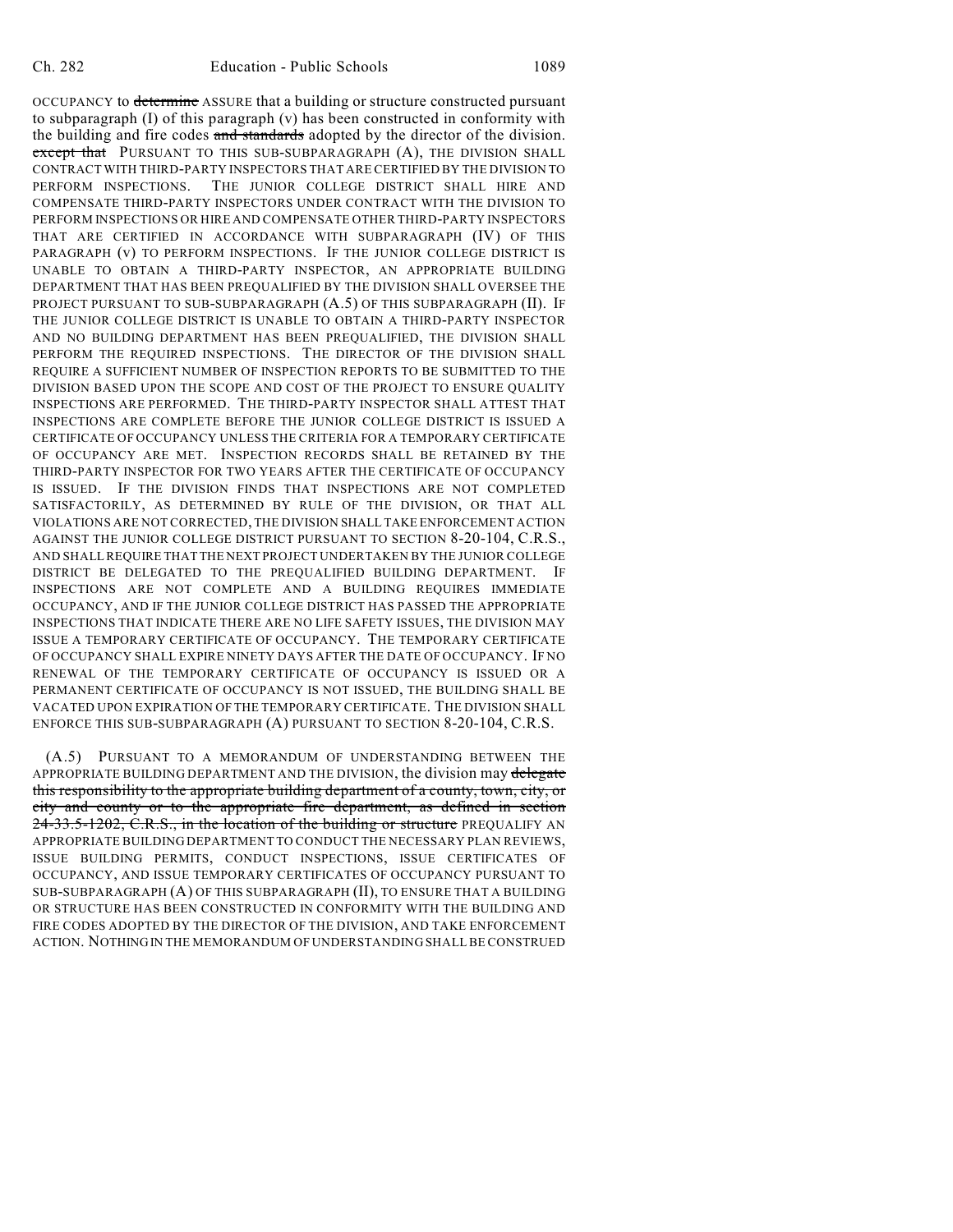TO ALLOW THE BUILDING DEPARTMENT TO TAKE ENFORCEMENT ACTION OTHER THAN IN RELATION TO THE BUILDING AND FIRE CODES ADOPTED BY THE DIVISION. AN APPROPRIATE BUILDING DEPARTMENT SHALL MEET CERTIFICATION REQUIREMENTS ESTABLISHED BY THE DIVISION PURSUANT TO SUBPARAGRAPH (IV) OF THIS PARAGRAPH (v) PRIOR TO THE PREQUALIFICATION. AN AFFECTED JUNIOR COLLEGE DISTRICT MAY, AT ITS OWN DISCRETION, OPT TO USE A PREQUALIFIED BUILDING DEPARTMENT THAT HAS ENTERED INTO A MEMORANDUM OF UNDERSTANDING WITH THE DIVISION AS THE DELEGATED AUTHORITY. IF A BUILDING DEPARTMENT CONDUCTS AN INSPECTION, THE BUILDING DEPARTMENT SHALL RETAIN THE INSPECTION RECORDS FOR TWO YEARS AFTER THE FINAL CERTIFICATE OF OCCUPANCY IS ISSUED. THE FEES CHARGED BY THE DEPARTMENT SHALL COVER ACTUAL, REASONABLE, AND NECESSARY COSTS. FOR PURPOSES OF THIS SECTION, "APPROPRIATE BUILDING DEPARTMENT" MEANS THE BUILDING DEPARTMENT OF A COUNTY, TOWN, CITY, OR CITY AND COUNTY AND INCLUDES A BUILDING DEPARTMENT WITHIN A FIRE DEPARTMENT.

(B) The division shall cause copies of the building plans to be sent to the appropriate fire department AND THE DIVISION OF FIRE SAFETY IN THE OFFICE OF PREPAREDNESS, SECURITY, AND FIRE SAFETY IN THE DEPARTMENT OF PUBLIC SAFETY, REFERRED TO IN THIS SECTION AS THE "DIVISION OF FIRE SAFETY", for review of fire safety issues. The fire department shall review the building plans, determine whether the building or structure is in compliance with the fire code adopted by the director of the division, and respond to the division within ten TWENTY business days; except that the fire department may request an extension of this time from the director of the division on the basis of the complexity of the building plans. THE DIVISION OF FIRE SAFETY SHALL ASSIST THE DIVISION IN TRACKING AND MONITORING THE STATUS OF ALL BUILDING PLANS THAT HAVE BEEN REFERRED TO THE APPROPRIATE FIRE DEPARTMENT.

(C) If the fire department declines to perform the plan review or any subsequent inspection, or if no certified fire inspector is available, the division of fire safety in the office of preparedness, security, and fire safety in the department of public safety shall perform the plan review or inspection. As used in this section, unless the context otherwise requires, "certified fire inspector" has the same meaning as set forth in section 24-33.5-1202 (2.5), C.R.S.

(D) If the building or structure is in conformity with the building and fire codes and standards adopted by the director of the division OF OIL AND PUBLIC SAFETY, and if the affected fire department certifies that the building or structure is in compliance with the fire code adopted by the director of the division OF OIL AND PUBLIC SAFETY, the division OF OIL AND PUBLIC SAFETY or the APPROPRIATE building department shall issue the necessary certificate of occupancy prior to use of the building or structure by the junior college district. A fee may be charged for the plan reviews and inspections upon approval of the division. The amount of the fee shall be determined by the division by rule on the basis of the direct cost of providing the service. THE DIVISION OF FIRE SAFETY IS AUTHORIZED TO CHARGE A FEE TO COVER THE ACTUAL, REASONABLE, AND NECESSARY COSTS OF THE INSPECTIONS OF BUILDINGS AND STRUCTURES. THE AMOUNT OF THE FEE SHALL BE DETERMINED BY THE DIVISION OF FIRE SAFETY BY RULE, ON THE BASIS OF THE DIRECT COST OF PROVIDING THE SERVICE.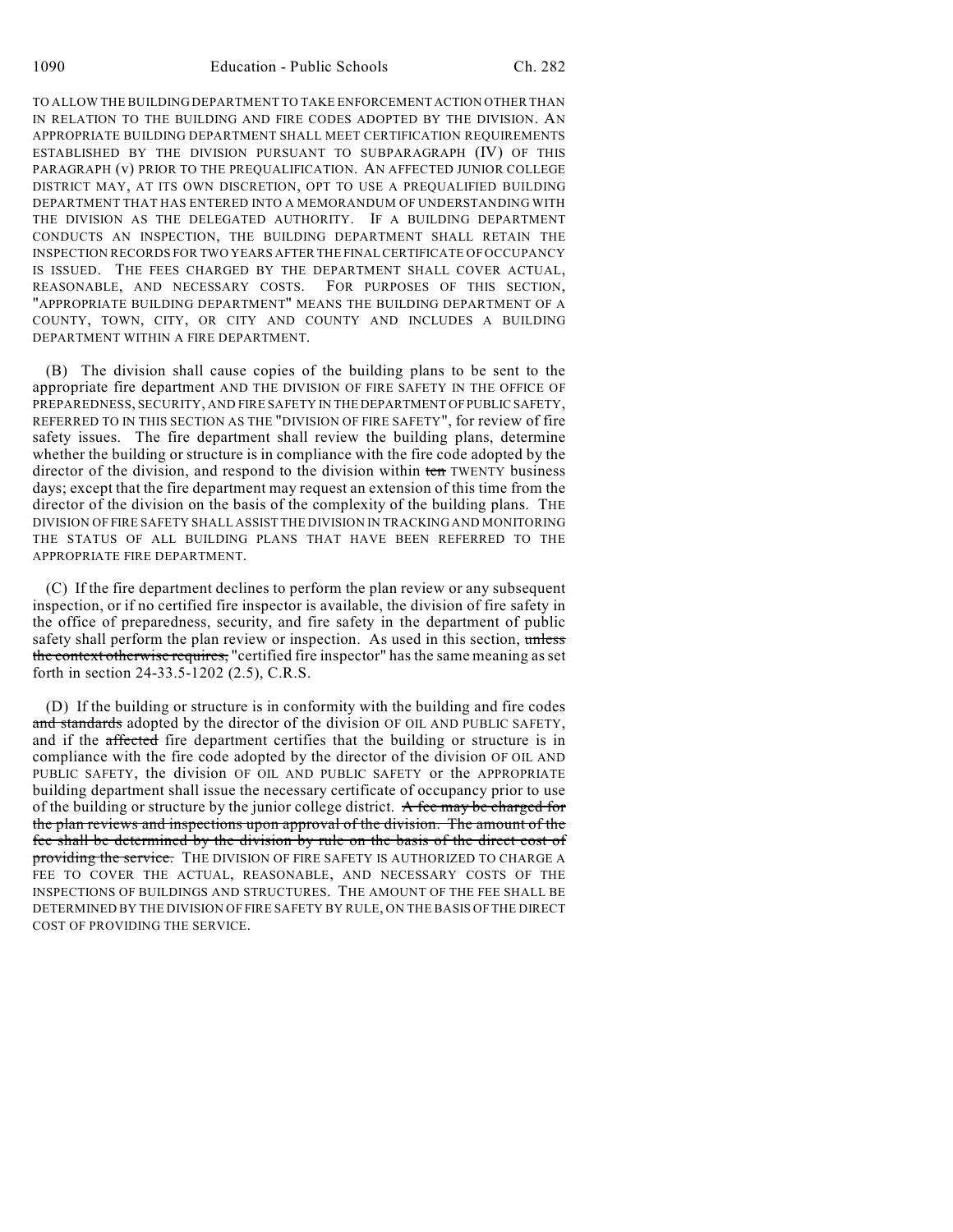(E) If the division after consulting with the affected junior college board, authorizes plan reviews and BUILDING CODE inspections by the A THIRD-PARTY INSPECTOR PURSUANT TO SUB-SUBPARAGRAPH (A) OF THIS SUBPARAGRAPH (II) OR AUTHORIZES BUILDING CODE PLAN REVIEWS AND INSPECTIONS BY AN APPROPRIATE building department or fire department PURSUANT TO SUB-SUBPARAGRAPH (A.5) OF THIS SUBPARAGRAPH (II), the plan reviews and inspections shall be in lieu of any plan reviews and inspections made by the division; except that this subparagraph (II) shall not be construed to relieve the division of the responsibility to ensure that the plan reviews and inspections are conducted if the appropriate county, town, city, or city and county THIRD-PARTY INSPECTOR OR APPROPRIATE building department or the appropriate fire department does not conduct the plan reviews and inspections. Nothing in this paragraph (v) shall be construed to require a county, town, city, city and county, or fire department to conduct BUILDING CODE plan reviews and inspections.

(III) The fire department providing fire protection service for the buildings and structures of a junior college district or the division of fire safety in the office of preparedness, security, and fire safety in the department of public safety may inspect the buildings and structures when deemed necessary to assure that they are maintained in accordance with the fire code and standards adopted by the director of the division. If the local fire department does not perform the inspections authorized by this section, the division shall have the authority and duty to conduct the inspections IF THE DIVISION CONDUCTS THE NECESSARY PLAN REVIEWS AND CAUSES THE NECESSARY INSPECTIONS TO BE PERFORMED TO DETERMINE THAT A BUILDING OR STRUCTURE CONSTRUCTED PURSUANT TO SUBPARAGRAPH (I) OF THIS PARAGRAPH (v) HAS BEEN CONSTRUCTED IN CONFORMITY WITH THE BUILDING AND FIRE CODES ADOPTED BY THE DIRECTOR OF THE DIVISION, THE DIVISION SHALL CHARGE FEES AS ESTABLISHED BY RULE OF THE DIRECTOR OF THE DIVISION. SUCH FEES SHALL COVER THE ACTUAL, REASONABLE, AND NECESSARY EXPENSES OF THE DIVISION. FEES COLLECTED BY THE DIVISION PURSUANT TO THIS SUBPARAGRAPH (III) SHALL BE TRANSMITTED TO THE STATE TREASURER, WHO SHALL CREDIT THE SAME TO THE PUBLIC SAFETY INSPECTION FUND CREATED PURSUANT TO SECTION 8-1-151, C.R.S. THE DIRECTOR OF THE DIVISION, BY RULE OR AS OTHERWISE PROVIDED BY LAW, MAY INCREASE OR REDUCE THE AMOUNT OF THE FEES AS NECESSARY TO COVER ACTUAL, REASONABLE, AND NECESSARY COSTS OF THE DIVISION. THE RULES AUTHORIZED BY THIS PARAGRAPH (v) SHALL BE PROMULGATED IN ACCORDANCE WITH ARTICLE 4 OF TITLE 24, C.R.S.

(IV) (A) THE DIRECTOR OF THE DIVISION SHALL IMPLEMENT A CERTIFICATION PROGRAM THAT EVALUATES THE EDUCATION, TRAINING, AND EXPERIENCE OF EACH INSPECTOR AND ENSURES THAT THE INSPECTORS HOLD CURRENT NATIONAL CERTIFICATIONS THAT REQUIRE CONTINUING EDUCATION COMPONENTS. THE DIRECTOR OF THE DIVISION SHALL REQUIRE THAT EACH INSPECTOR BE RECERTIFIED EVERY THREE YEARS.

(B) Inspectors PLAN EXAMINERS for plan review and BUILDING INSPECTORS FOR construction inspections shall be certified IN THEIR RESPECTIVE FIELDS by the international code council, the national fire protection association, or another similar national organization, or have equivalent qualifications, as determined by rule promulgated by the director of the division AND HAVE DEMONSTRATED EDUCATION, TRAINING, AND EXPERIENCE IN THEIR RESPECTIVE FIELDS.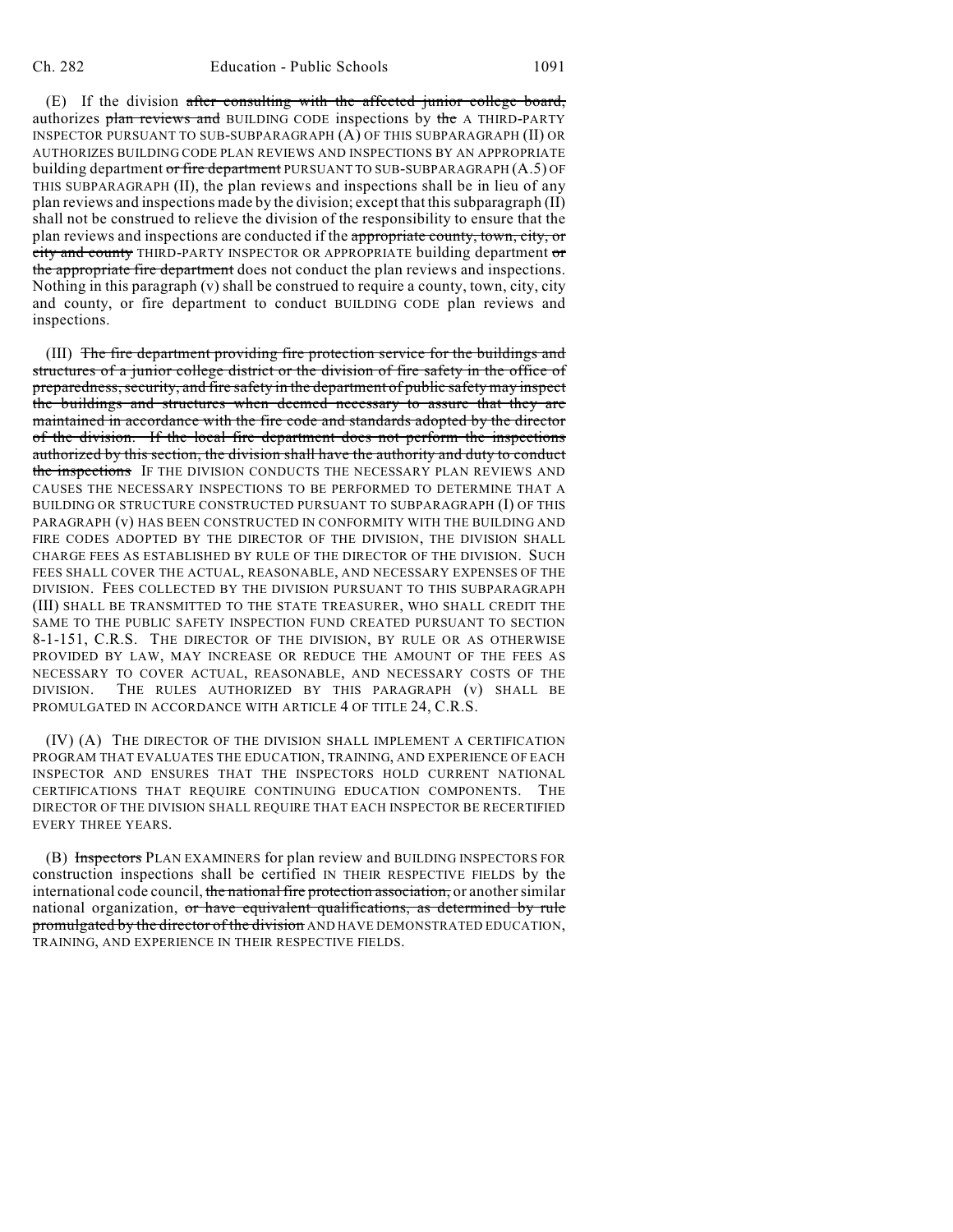(C) IF A PLAN EXAMINER OR BUILDING INSPECTOR IS NOT CERTIFIED IN HIS OR HER RESPECTIVE FIELD, THE PLAN EXAMINER OR BUILDING INSPECTOR SHALL HAVE AT LEAST FIVE YEARS OF DEMONSTRATED EDUCATION, TRAINING, AND EXPERIENCE IN HIS OR HER RESPECTIVE FIELD AND RECEIVE NATIONAL CERTIFICATION WITHIN ONE YEAR AFTER THE DATE OF HIRE.

(D) THE DIRECTOR OF THE DIVISION SHALL, BY RULE, OUTLINE THE CRITERIA FOR THE REVOCATION OF INSPECTOR CERTIFICATIONS. IF THE DIVISION FINDS THAT INSPECTIONS ARE NOT COMPLETE OR THAT ALL VIOLATIONS ARE NOT CORRECTED, THE DIVISION SHALL TAKE ENFORCEMENT ACTION AGAINST THE THIRD-PARTY INSPECTOR PURSUANT TO SECTION 8-20-104, C.R.S.

(VII) (A) If the division conducts the necessary plan reviews and inspections to determine that a building or structure constructed pursuant to subparagraph (II) of this paragraph (v) has been constructed in conformity with the building and fire codes and standards adopted by the director of the division, it shall charge a fee not to exceed two hundred dollars for such inspection. The division shall charge a fee for plan review and issuance of a construction permit in an amount established by the division by rule to cover the actual, reasonable, and necessary expenses of the division. Fees collected by the division pursuant to this subparagraph (VII) shall be transmitted to the state treasurer, who shall credit the same to the public safety inspection fund created pursuant to section 8-1-151, C.R.S. The director of the division by rule or as otherwise provided by law may reduce the amount of the fee if necessary pursuant to section  $24-75-402$  (3), C.R.S., to reduce the uncommitted reserves of the fund. After the uncommitted reserves of the fund are sufficiently reduced, the director of the division by rule or as otherwise provided by law may increase the amount of the fee as provided in section 24-75-402 (4), C.R.S. The rules authorized by this paragraph (v) shall be promulgated in accordance with article 4 of title 24, C.R.S. THIS SUBPARAGRAPH (VII) SHALL APPLY TO BUILDING AND STRUCTURE MAINTENANCE. THE FIRE DEPARTMENT PROVIDING FIRE PROTECTION SERVICE FOR THE BUILDINGS AND STRUCTURES OF A JUNIOR COLLEGE DISTRICT OR THE DIVISION OF FIRE SAFETY IN THE OFFICE OF PREPAREDNESS, SECURITY, AND FIRE SAFETY IN THE DEPARTMENT OF PUBLIC SAFETY MAY INSPECT THE BUILDINGS AND STRUCTURES WHEN DEEMED NECESSARY TO ASSURE THAT THEY ARE MAINTAINED IN ACCORDANCE WITH THE FIRE CODE ADOPTED BY THE DIRECTOR OF THE DIVISION OF OIL AND PUBLIC SAFETY. IF THE LOCAL FIRE DEPARTMENT DOES NOT PERFORM THE INSPECTIONS AUTHORIZED BY THIS SECTION, THE DIVISION OF FIRE SAFETY SHALL HAVE THE AUTHORITY AND DUTY TO CONDUCT THE INSPECTIONS.

(B) THE DIVISION OF FIRE SAFETY IS AUTHORIZED TO CHARGE A FEE FOR INSPECTIONS CONDUCTED BY THE DIVISION OF FIRE SAFETY TO COVER THE ACTUAL, REASONABLE, AND NECESSARY COSTS OF THE INSPECTIONS OF BUILDINGS AND STRUCTURES. THE AMOUNT OF THE FEE SHALL BE DETERMINED BY THE DIRECTOR OF THE DIVISION OF FIRE SAFETY BY RULE. IN ACCORDANCE WITH SECTION 24-33.5-1213,C.R.S., THE DIVISION OF FIRE SAFETY SHALL ENFORCE THE FIRE CODE ADOPTED BY THE DIRECTOR OF THE DIVISION OF OIL AND PUBLIC SAFETY.

(C) A FIRE DEPARTMENT PROVIDING FIRE PROTECTION SERVICE FOR BUILDINGS AND STRUCTURES OF A JUNIOR COLLEGE DISTRICT THAT CHOOSES TO CONDUCT FIRE CODE INSPECTIONS MAY REFER NOTICES OF DEFICIENCIES TO THE DIVISION OF FIRE SAFETY FOR EVALUATION OR ENFORCEMENT IN ACCORDANCE WITH SECTION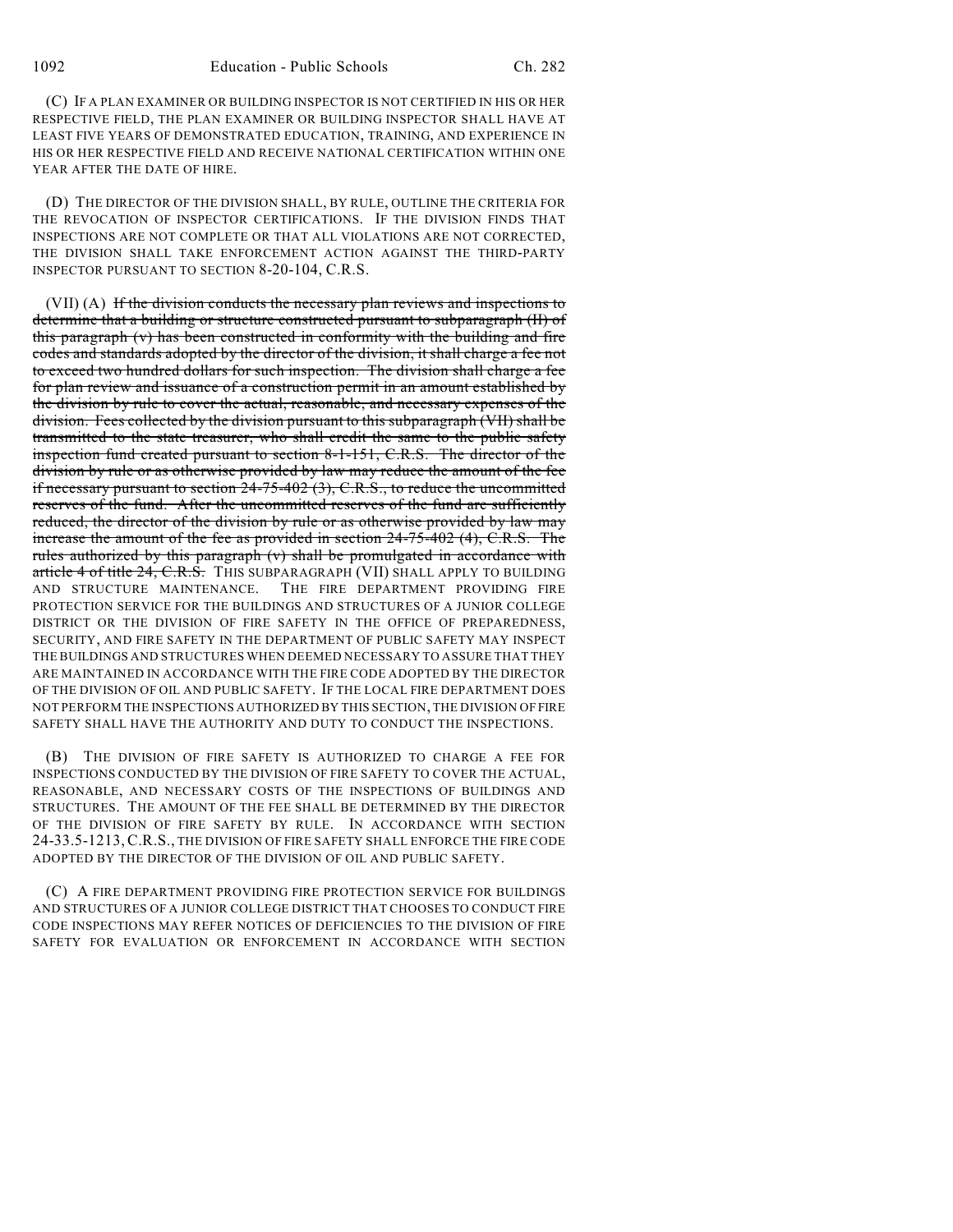24-33.5-1213, C.R.S. THE DIVISION OF FIRE SAFETY SHALL PROMULGATE RULES TO ESTABLISH PROCEDURES FOR FIRE DEPARTMENTS TO REFER NOTICES OF DEFICIENCIES FOR EVALUATION OR ENFORCEMENT.

(D) NOTHING IN THIS SUBPARAGRAPH (VII) SHALL PROHIBIT THE FIRE DEPARTMENT FROM CORRECTING VIOLATIONS THAT POSE AN IMMEDIATE THREAT TO LIFE SAFETY. NOTHING IN THIS SUBPARAGRAPH (VII) SHALL PROHIBIT THE FIRE DEPARTMENT FROM SEEKING ENFORCEMENT ACTION IN A COURT OF COMPETENT JURISDICTION.

**SECTION 3.** 24-33.5-1203 (1) (p), Colorado Revised Statutes, is amended to read:

**24-33.5-1203. Duties of the division.** (1) The division shall perform the following duties:

(p) Conduct construction plan reviews and inspect public school and junior college buildings and structures AND ENFORCE THE FIRE CODE in accordance with sections 22-32-124  $\left(\frac{2}{a}\right)$  (a) (III), (2) (a) (IV), (2) (a) (V), (2) (b), AND (3) and 23-71-122  $(\text{+)}$   $(\text{v})$   $(\text{II})$   $(\text{v})$   $(\text{II})$   $(\text{B})$ ,  $(\text{1})$   $(\text{v})$   $(\text{II})$   $(\text{C})$ ,  $(\text{1})$   $(\text{v})$   $(\text{II})$   $(\text{I})$   $(\text{v})$   $(\text{III})$ , AND (1) (v) (VII), AND 24-33.5-1213, C.R.S.

**SECTION 4.** Part 12 of article 33.5 of title 24, Colorado Revised Statutes, is amended BY THE ADDITION OF THE FOLLOWING NEW SECTIONS to read:

**24-33.5-1207.7. Fire safety inspection cash fund - created.** ALL MONEYS COLLECTED BY THE DIVISION PURSUANT TO SECTION  $22-32-124$  (2) (a) (V), 22-32-124 (3) (b), 23-71-122 (1) (v) (II) (D), AND 23-71-122 (1) (v) (VII) (B), C.R.S., SHALL BE TRANSMITTED TO THE STATE TREASURER, WHO SHALL CREDIT THE SAME TO THE FIRE SAFETY INSPECTION CASH FUND, WHICH IS HEREBY CREATED. ALL MONEYS CREDITED TO THE FUND AND ALL INTEREST EARNED THEREON ARE SUBJECT TO ANNUAL APPROPRIATION BY THE GENERAL ASSEMBLY FOR PAYING THE EXPENSES OF THE FIRE SUPPRESSION PROGRAM. ANY UNEXPENDED AND UNENCUMBERED MONEYS REMAINING IN THE FUND AT THE END OF A FISCAL YEAR SHALL REMAIN IN THE FUND AND SHALL NOT BE CREDITED OR TRANSFERRED TO THE GENERAL FUND OR ANOTHER FUND.

**24-33.5-1213. Enforcement of fire code violations - inspections.** (1) THE DIRECTOR SHALL ENFORCE THE PROVISIONS OF SECTIONS  $22-32-124(2)(a) (III), (2)$ (a) (IV), (2) (a) (V), (2) (b), AND (3) AND 23-71-122 (1) (v) (II) (B), (1) (v) (II) (C), (1) (v) (II) (D), (1) (v) (III), AND (1) (v) (VII), C.R.S., BY APPROPRIATE ACTIONS IN COURTS OF COMPETENT JURISDICTION.

(2) (a) THE DIRECTOR MAY ISSUE A NOTICE OF VIOLATION TO A PERSON WHO IS BELIEVED TO HAVE VIOLATED THE FIRE CODES AS DETERMINED BY AN INSPECTION PURSUANT TO SECTION 22-32-124 (2) (a) OR (3) OR 23-71-122 (1) (v) (II) OR (1) (v) (III), C.R.S. THE NOTICE SHALL BE DELIVERED TO THE ALLEGED VIOLATOR BY CERTIFIED MAIL, RETURN RECEIPT REQUESTED, OR BY ANY MEANS THAT VERIFIES RECEIPT AS RELIABLY AS CERTIFIED MAIL, RETURN RECEIPT REQUESTED.

(b) THE NOTICE OF VIOLATION SHALL ALLEGE THE FACTS THAT CONSTITUTE A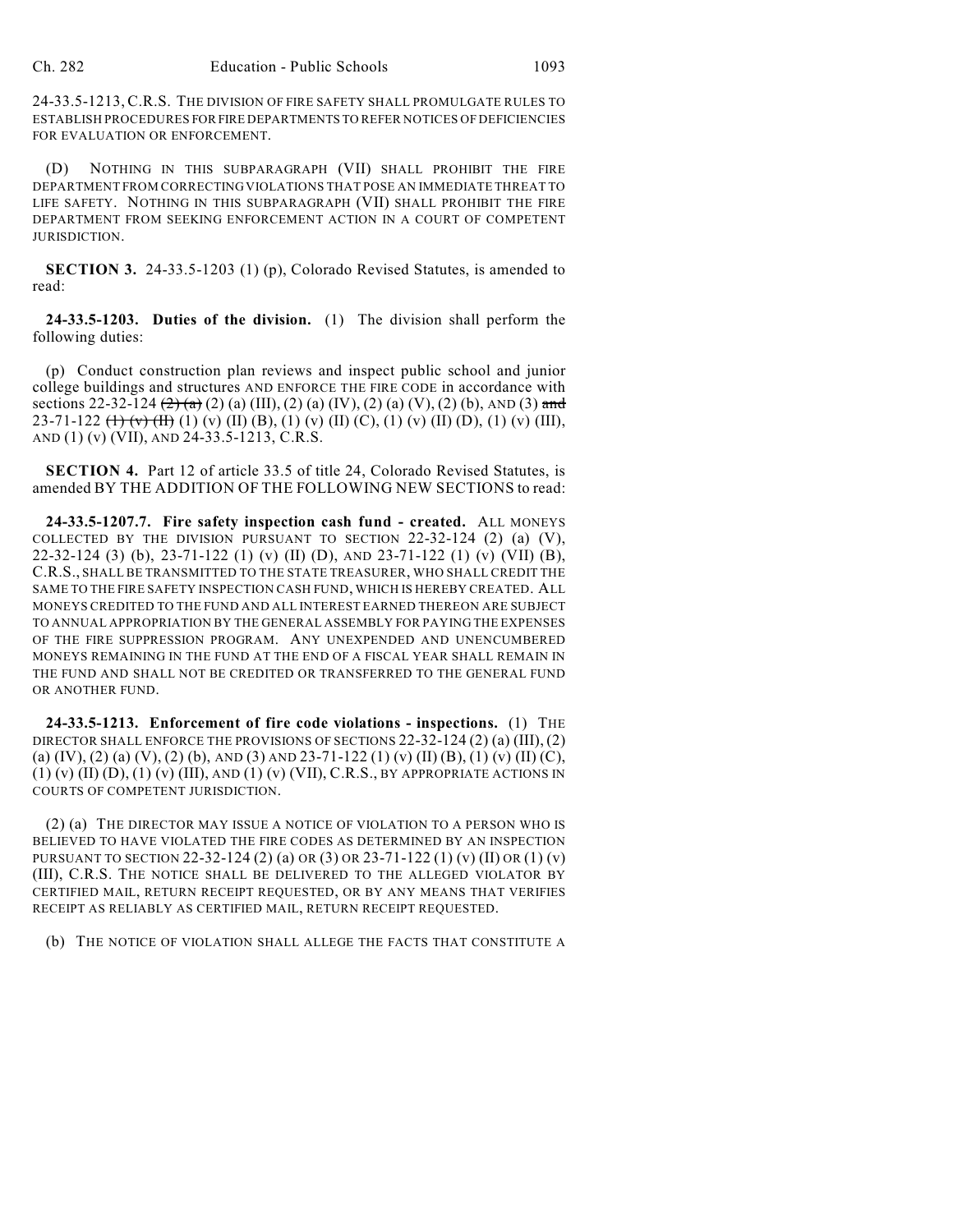VIOLATION.

(c) THE NOTICE OF VIOLATION MAY REQUIRE THE ALLEGED VIOLATOR TO ACT TO CORRECT THE ALLEGED VIOLATION.

(d) WITHIN TEN WORKING DAYS AFTER DELIVERY OF THE NOTICE OF VIOLATION, THE ALLEGED VIOLATOR MAY REQUEST IN WRITING AN INFORMAL CONFERENCE WITH THE DIRECTOR CONCERNING THE NOTICE OF VIOLATION. IF THE ALLEGED VIOLATOR FAILS TO REQUEST THE CONFERENCE WITHIN TEN DAYS, THE NOTICE OF VIOLATION IS FINAL AND NOT SUBJECT TO FURTHER REVIEW BY THE DIRECTOR, AND ANY REQUIREMENT TO CORRECT THE ALLEGED VIOLATION PURSUANT TO PARAGRAPH (c) OF THIS SUBSECTION (2) BECOMES A BINDING ENFORCEMENT ORDER.

(e) UPON RECEIPT OF A REQUEST FOR AN INFORMAL CONFERENCE, THE DIRECTOR SHALL SET A REASONABLE TIME AND PLACE FOR THE CONFERENCE AND SHALL NOTIFY THE ALLEGED VIOLATOR OF THE TIME AND PLACE OF THE CONFERENCE. AT THE CONFERENCE, THE ALLEGED VIOLATOR MAY PRESENT EVIDENCE AND ARGUMENTS CONCERNING THE ALLEGATIONS IN THE NOTICE OF VIOLATION.

(f) WITHIN TWENTY WORKING DAYS AFTER THE INFORMAL CONFERENCE, THE DIRECTOR SHALL UPHOLD, MODIFY, OR STRIKE THE ALLEGATIONS WITHIN THE NOTICE OF VIOLATION AND MAY ISSUE AN ENFORCEMENT ORDER. THE DECISION AND, IF APPLICABLE, ENFORCEMENT ORDER SHALL BE DELIVERED TO THE ALLEGED VIOLATOR BY CERTIFIED MAIL, RETURN RECEIPT REQUESTED, OR BY ANY MEANS THAT VERIFIES RECEIPT AS RELIABLY AS CERTIFIED MAIL, RETURN RECEIPT REQUESTED.

(3) (a) A PERSON WHO IS THE SUBJECT OF AND IS ADVERSELY AFFECTED BY A NOTICE OF VIOLATION OR AN ENFORCEMENT ORDER ISSUED PURSUANT TO SUBSECTION (2) OF THIS SECTION MAY APPEAL SUCH ACTION TO THE EXECUTIVE DIRECTOR. THE EXECUTIVE DIRECTOR SHALL HOLD A HEARING TO REVIEW SUCH NOTICE OR ORDER AND TAKE FINAL ACTION IN ACCORDANCE WITH ARTICLE 4 OF THIS TITLE AND MAY EITHER CONDUCT THE HEARING PERSONALLY OR APPOINT AN ADMINISTRATIVE LAW JUDGE FROM THE DEPARTMENT OF PERSONNEL.

(b) FINAL AGENCY ACTION SHALL BE SUBJECT TO JUDICIAL REVIEW PURSUANT TO ARTICLE 4 OF THIS TITLE.

(c) AN ALLEGED VIOLATOR WHO IS REQUIRED TO CORRECT AN ACTION PURSUANT TO PARAGRAPH (c) OF SUBSECTION (2) OF THIS SECTION SHALL BE AFFORDED THE PROCEDURES SET FORTH IN SECTION 24-4-104 (3), TO THE EXTENT APPLICABLE.

(4) AN ENFORCEMENT ORDER ISSUED PURSUANT TO THIS SECTION MAY IMPOSE A CIVIL PENALTY, DEPENDING ON THE SEVERITY OF THE ALLEGED VIOLATION, NOT TO EXCEED FIVE HUNDRED DOLLARS PER VIOLATION FOR EACH DAY OF VIOLATION; EXCEPT THAT THE DIRECTOR MAY IMPOSE A CIVIL PENALTY NOT TO EXCEED ONE THOUSAND DOLLARS PER VIOLATION FOR EACH DAY OF VIOLATION THAT RESULTS IN, OR MAY REASONABLY BE EXPECTED TO RESULT IN, SERIOUS BODILY INJURY.

(5) THE DIRECTOR MAY FILE SUIT IN THE DISTRICT COURT IN THE JUDICIAL DISTRICT IN WHICH A VIOLATION IS ALLEGED TO HAVE OCCURRED TO JUDICIALLY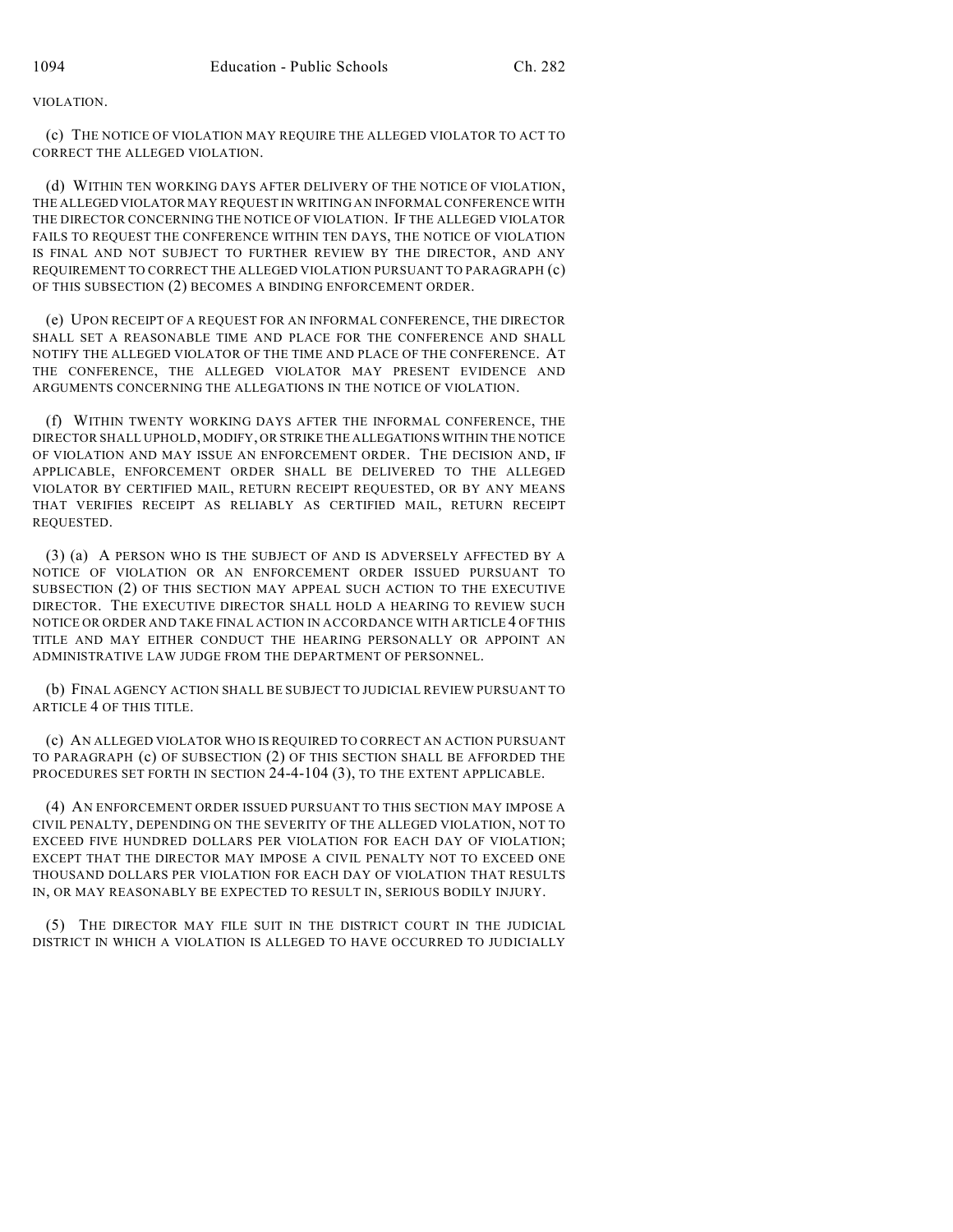ENFORCE AN ENFORCEMENT ORDER ISSUED PURSUANT TO THIS SECTION.

**SECTION 5.** 24-75-402, Colorado Revised Statutes, is amended BY THE ADDITION OF A NEW SUBSECTION to read:

**24-75-402. Cash funds - limit on uncommitted reserves - reduction in amount of fees - exclusions.** (10) FOR THE FISCAL YEAR COMMENCING JULY 1, 2008, AND EACH FISCAL YEAR THEREAFTER, THE PUBLIC SAFETY INSPECTION FUND CREATED IN SECTION 8-1-151, C.R.S., SHALL NOT BE SUBJECT TO THE LIMIT ON UNCOMMITTED RESERVE FUNDS PURSUANT TO THIS SECTION.

**SECTION 6.** 9-1-101, Colorado Revised Statures, is amended to read:

**9-1-101. Doors - passages.** Every room or building intended to be used as a theatre, opera house, music hall, concert hall, public school, church, or other like place of public assemblage shall be provided with at least one doorway of not less than five feet in width for each two hundred fifty persons who may be seated within such building in the part thereof intended for public assemblage and with proper and sufficient ways and passages leading to and from every such doorway, so that in case of fire or other sudden alarm those who may be within such building may speedily and safely escape therefrom.

**SECTION 7. Appropriation - adjustments to the 2008 long bill.** (1) In addition to any other appropriation, there is hereby appropriated, out of any moneys in the public safety inspection fund created in section 8-1-151, Colorado Revised Statutes, not otherwise appropriated, to the department of labor and employment, for allocation to the division of oil and public safety, for the fiscal year beginning July 1, 2008, the sum of seventy thousand nine hundred eighty-six dollars (\$70,986) cash funds and 0.9 FTE, or so much thereof as may be necessary, for the implementation of this act.

(2) In addition to any other appropriation, there is hereby appropriated, out of any moneys in the fire safety inspection cash fund created in section 24-33.5-1207.7, Colorado Revised Statutes, not otherwise appropriated, to the department of public safety, for allocation to the office of preparedness, security, and fire safety, for the fiscal year beginning July 1, 2008, the sum of two hundred forty-three thousand four hundred thirty-six dollars (\$243,436) cash funds and 3.3 FTE, or so much thereof as may be necessary, for the implementation of this act.

(3) For the implementation of this act, appropriations made in the annual general appropriation act for the fiscal year beginning July 1, 2008, shall be adjusted as follows:

(a) The appropriation to the department of public safety, office of preparedness, security, and fire safety, for personal services, is decreased by one hundred eighty thousand one hundred twenty-nine dollars (\$180,129) reappropriated funds and 3.5 FTE.

(b) The appropriation to the department of public safety, office of preparedness, security, and fire safety, for operating expenses, is decreased by sixty-three thousand sixty-one dollars (\$63,061) reappropriated funds.